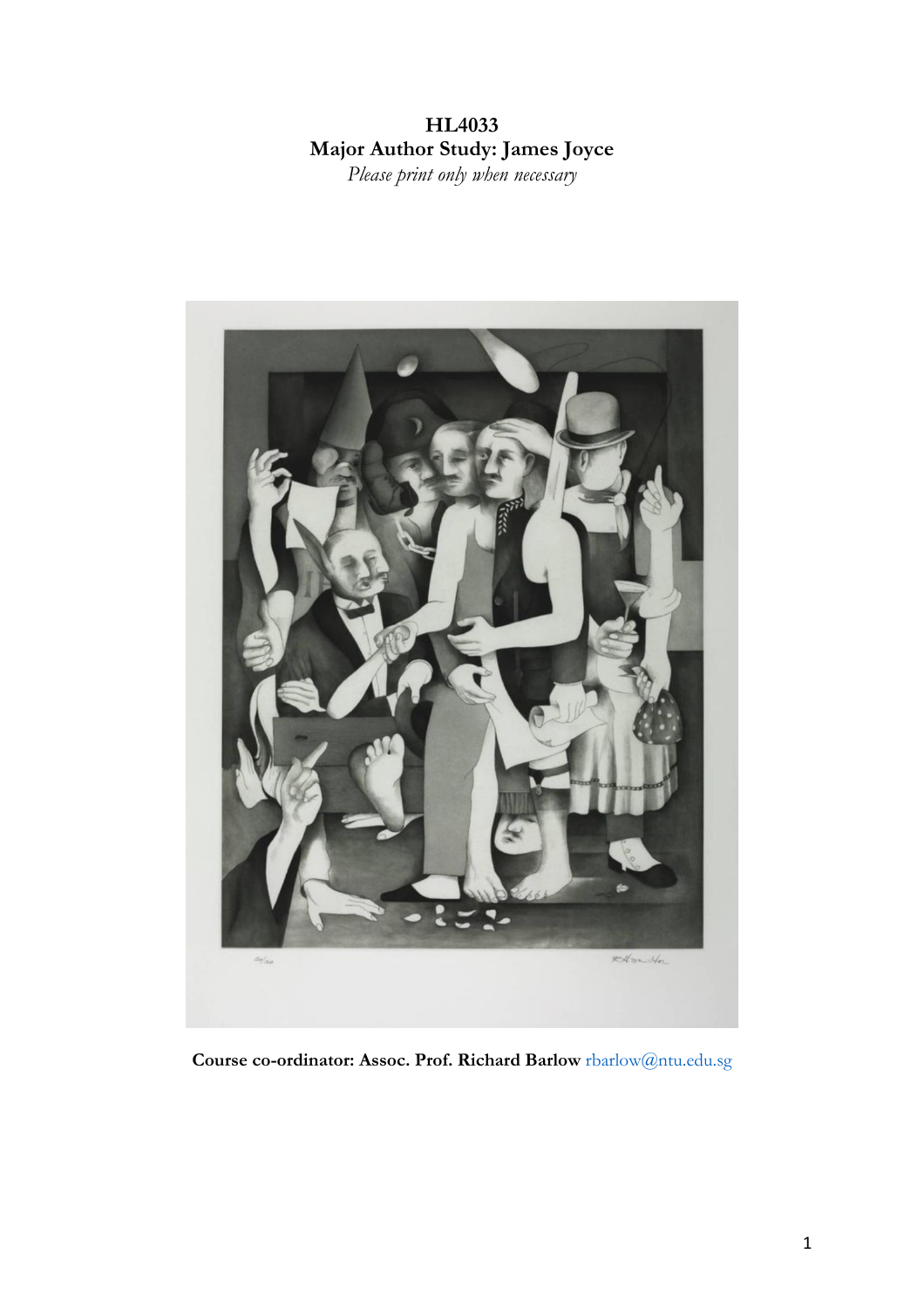"I've put in so many enigmas and puzzles that it will keep the professors busy for centuries arguing over what I meant, and that's the only way of insuring one's immortality" (Joyce, qtd in Ellmann, 251) "Where do you begin in this?" (Stephen Dedalus in Joyce, *Ulysses*, 25)

James Joyce is "the giant of modernism, the genius, the law unto himself" (Williams, 119) and his 1922 text *Ulysses*, set on one day (and night) in June 1904, is "the greatest novel of the [twentieth] century" (Burgess, n.p.). In addition to studying the entirety of *Ulysses*, **Major Author Study: James Joyce** covers Joyce's masterpiece in the contexts of Irish history, European culture, and Literary Modernism. The course takes an episode by episode approach to *Ulysses*, examining the Homeric parallels and intertextual connections of the text, the individual styles of the work (such as 'Gigantism', 'Hallucination', and 'Catechism'), the presentation of the workings of the human body and the city, the developments of the central characters, and the internal networks and structures of the work. Special emphasis is placed the ingenious textual tricks and techniques Joyce creates in order to meet the demands of the various sections.

*Ulysses* is a considerable challenge for the reader, a "chaffering allincluding mostfarraginous chronicle" (Joyce, *Ulysses*, 402), consisting of "enormous bulk and more than enormous complexity." (Joyce, *Letters*, 146). However, it is also moving, profound, very funny, and extremely rewarding. For Stephen Dedalus, literature contains "the eternal affirmation of the spirit of man" (Joyce, *Ulysses*, 620). **Major Author Study: James Joyce** offers an odyssey through one of the great achievements of European culture.

#### **References:**

Burgess, Anthony. Cover quote, Joyce, James. *Ulysses* (Penguin Modern Classics edition). London: Penguin, 2015. Ellmann, Richard. *James Joyce.* Rev. ed. New York: Oxford University Press, 1982. Joyce, James. *Letters*. Edited by Stuart Gilbert. New York: Viking, 1957. Joyce, James. *Ulysses* (The 1922 Text). Edited by Jeri Johnson. 1922 text. Oxford: Oxford University Press, 1993.

Williams, Trevor L. *Reading Joyce Politically*. Gainesville: University of Florida Press, 1997.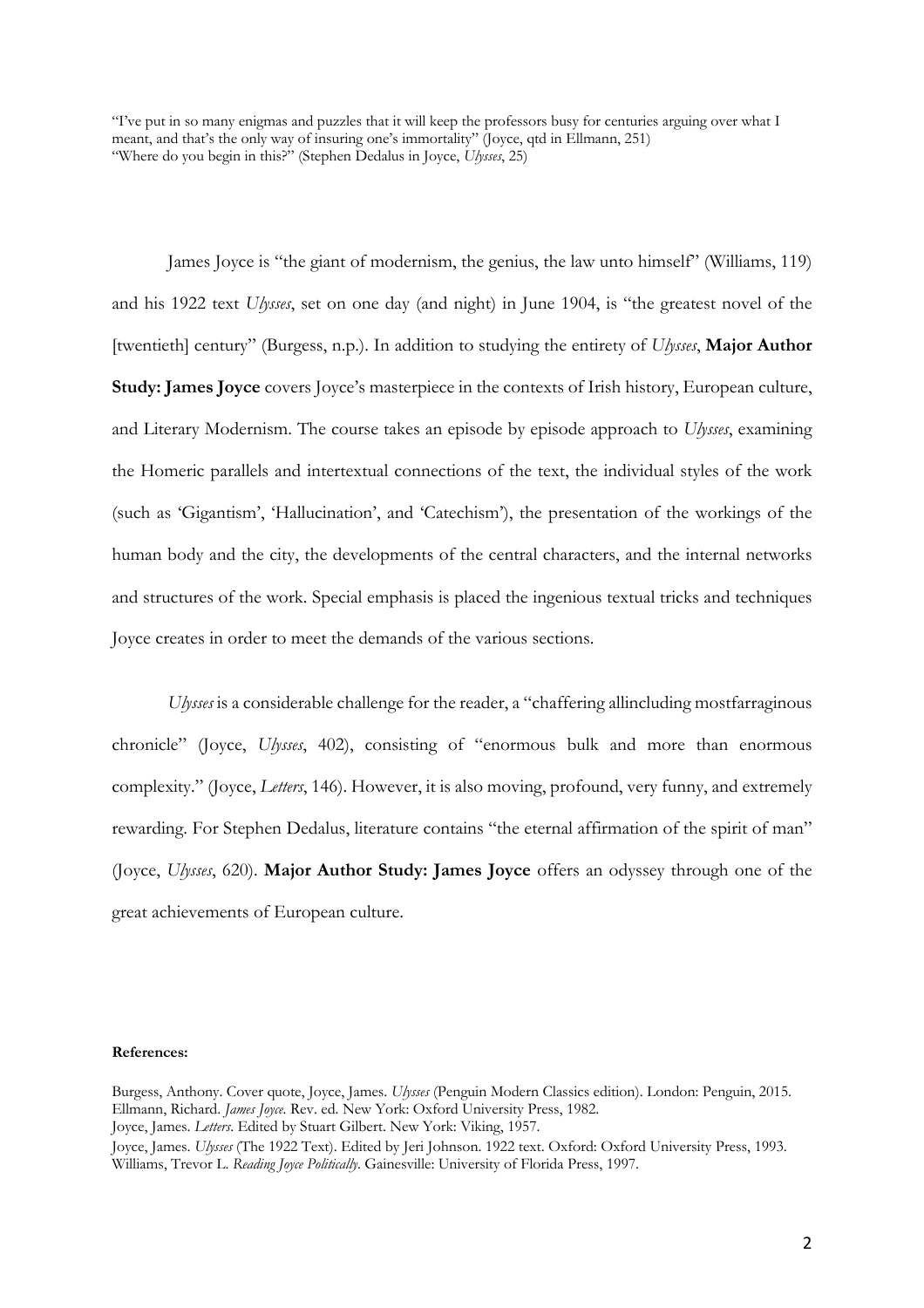## **Seminar Schedule (subject to minor changes)**

| Week One:      | Joyce's early work, Ireland, and Modernism     |
|----------------|------------------------------------------------|
| Week Two:      | Ulysses: 'Telemachus' and 'Nestor'             |
| Week Three:    | Ulysses: 'Proteus' and 'Calypso',              |
| Week Four:     | Ulysses: 'Lotus Eaters' and 'Hades'            |
| Week Five:     | Ulysses: 'Aeolus' and 'Lestrygonians'          |
| Week Six:      | Ulysses: 'Scylla and Charybdis'                |
| Week Seven:    | Ulysses: 'Wandering Rocks' and 'Sirens'        |
| Week Eight:    | Ulysses: 'Cyclops' and 'Nausicaa'              |
| Week Nine:     | Ulysses: 'Oxen of the Sun'                     |
| Week Ten:      | Ulysses: 'Circe'                               |
| Week Eleven:   | Ulysses: 'Eumaeus' and 'Ithaca'                |
| Week Twelve:   | Ulysses: 'Penelope'                            |
| Week Thirteen: | Revision, brief introduction to Finnegans Wake |

# **Core text**

Students are requested to purchase the Oxford World's Classics edition of *Ulysses*, the '1922 Text', edited by Jeri Johnson (Oxford: Oxford University Press, 1993). Further reading material will be made available on Edventure/Blackboard.

### **Assessment**

Students will be assessed by:

- 1. Class participation: 15%
- 2. Essay (3500 words): 35%

Final 2.5-hour written examination (50%)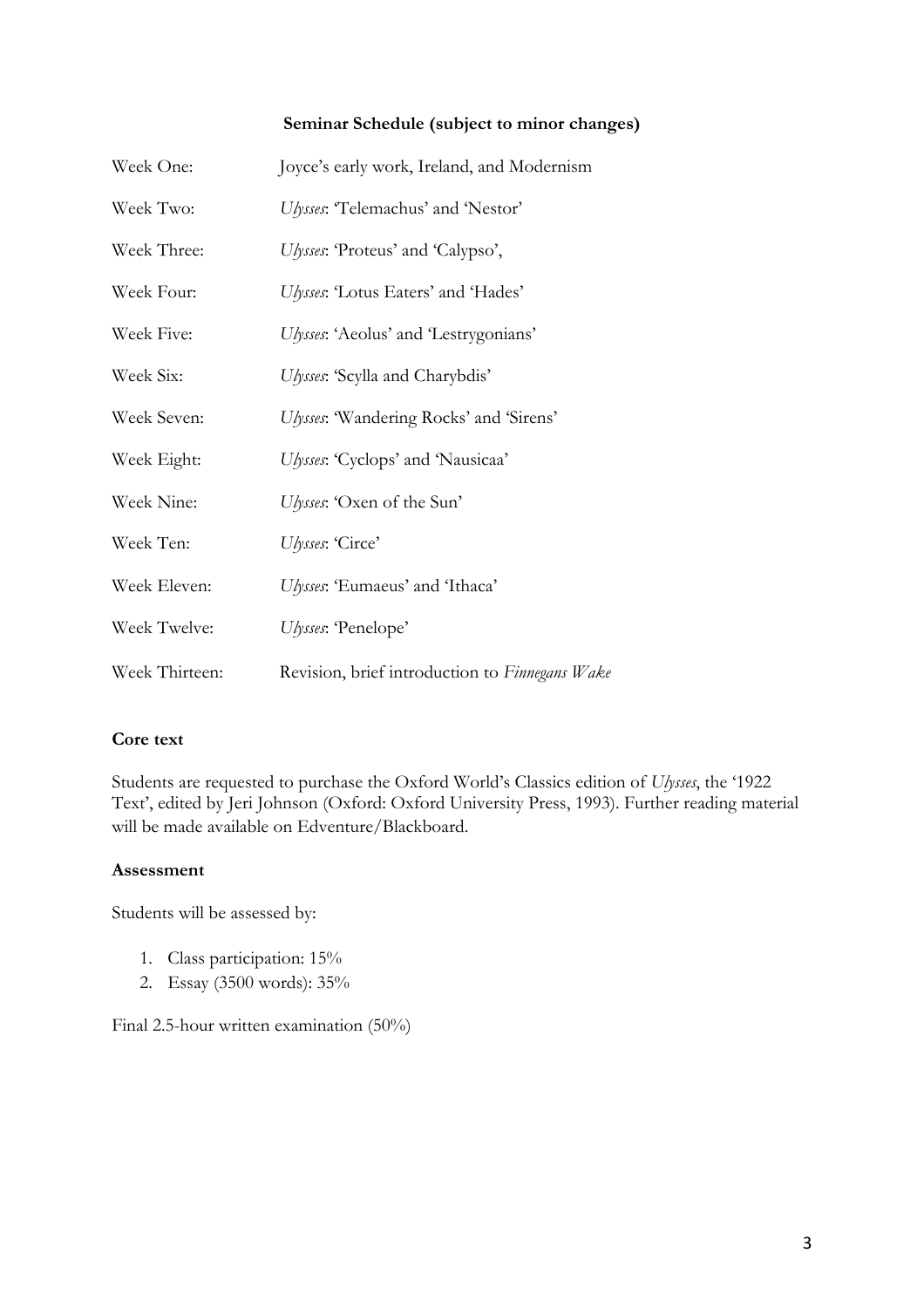### **Further reading**

Atherton, James S. *The Books at the Wake*. London: Faber and Faber, 1959.

Attridge, Derek (Ed). *The Cambridge Companion to James Joyce*. Cambridge: Cambridge University Press, 1990.

Attridge, Derek and Ferrer, Daniel (Eds.). *Post-Structuralist Joyce*. Cambridge: Cambridge University Press, 1984.

Barlow, Richard. *The Celtic Unconscious: Joyce and Scottish Culture*. Notre Dame: University of Notre Dame Press, 2017.

Beckman, Richard. *Joyce's Rare View: The Nature of Things in Finnegans Wake*. Gainesville: University of Florida Press, 2007.

Beja, Morris and Norris, David (Eds). *Joyce in the Hibernian Metropolis*. Columbus: Ohio State University Press, 1996.

Birmingham, Kevin. *The Most Dangerous Book: The Battle for James Joyce's "Ulysses*.*"* London: Head of Zeus, 2015.

Bowen, Zack. *Bloom's Old Sweet Song: Essays on Joyce and Music*. Gainesville: University Press of Florida, 1995.

Blamires, Harry. *The New Bloomsday Book: A Guide Through Ulysses*. London: Routledge, 1996.

Brivic, Sheldon. *Joyce between Freud and Jung.* Port Washington: Kennikat Press Corp, 1980.

Brivic, Sheldon. *Joyce the Creator*. Madison: The University of Wisconsin Press, 1985.

Brooker, Joseph. *Joyce's Critics: Transitions in Reading and Culture*. Madison: The University of Wisconsin Press, 2004.

Brown, Richard. *James Joyce and Sexuality*. Cambridge: Cambridge University Press, 1989.

Budgen, Frank. *James Joyce and the Making of "Ulysses," and Other Writings*. Oxford: Oxford University Press, 1972.

Bulson, Eric. *The Cambridge Introduction to James Joyce*. Cambridge: Cambridge University Press, 2006.

Cairns, David and Richards, Shaun. *Writing Ireland: Colonialism, Nationalism and Culture*. Manchester: Manchester University Press, 1988.

Castle, Gregory. *Modernism and the Celtic Revival*. Cambridge: Cambridge University Press, 2001.

Cheng, Vincent J. *Joyce, Race, and Empire*. Cambridge: Cambridge University Press, 1995.

Connolly, S.J. (Ed.). *The Oxford Companion to Irish History*. Oxford: Oxford University Press, 1998.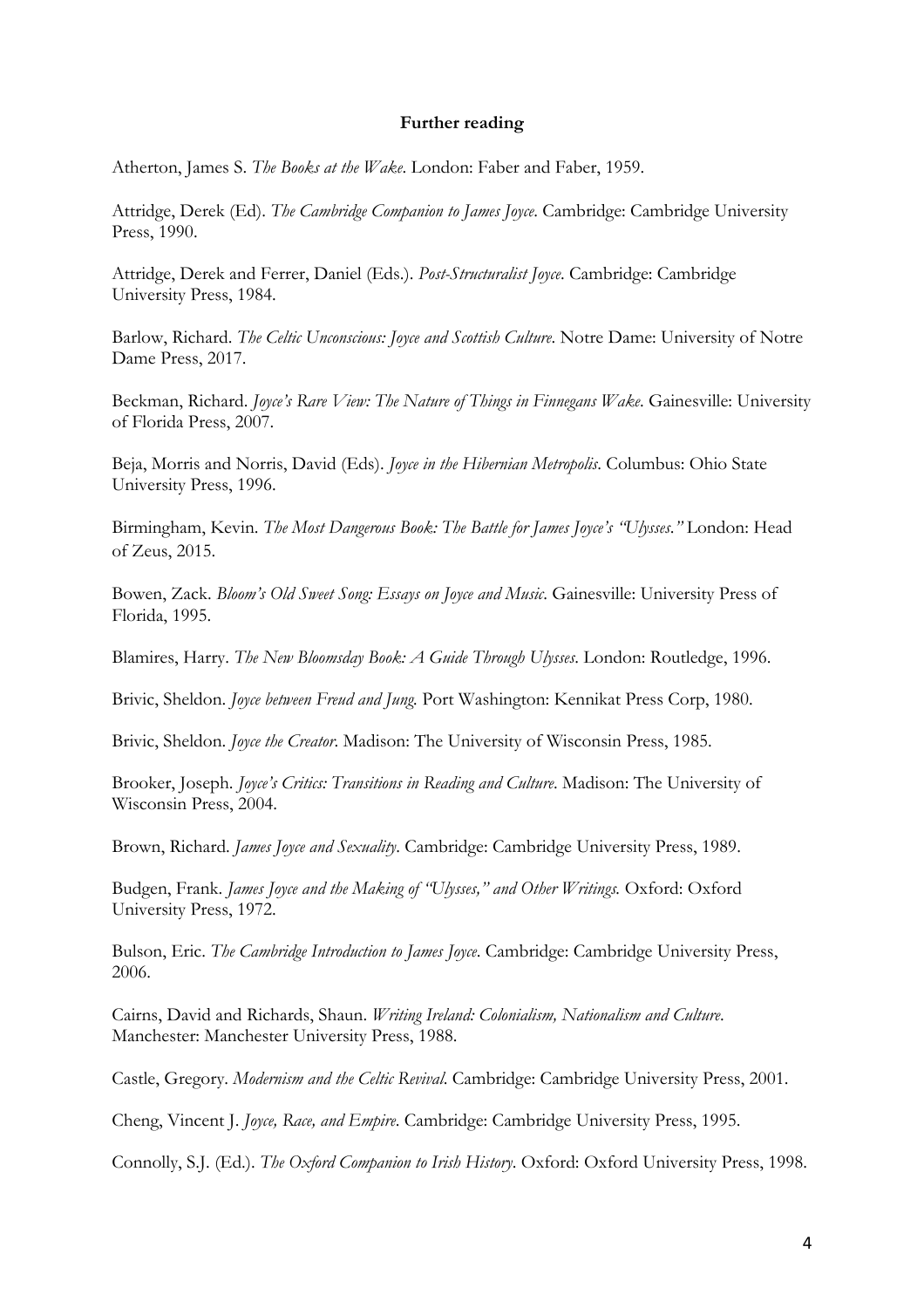Cosgrave, Brian. *James Joyce's Negations: Irony, Indeterminacy and Nihilism in "Ulysses," and Other Writings*. Dublin: University College Dublin Press, 2007.

Crispi, Luca. *Joyce's Creative Process and the Construction of Characters in Ulysses: Becoming the Blooms*. Oxford: Oxford University Press, 2015.

Deane, Seamus. *Celtic Revivals: Essays in Modern Irish Literature 1880–1980*. London: Faber and Faber, 1985.

Deane, Seamus. *Heroic Styles: The Tradition of an Idea*. Derry: Field Day, 1984.

Deane, Seamus. *Strange Country: Modernity and Nationhood in Irish Writing Since 1790*. Oxford: Oxford University Press, 1997.

Duffy, Enda. *The Subaltern Ulysses*. Minneapolis: Minnesota University Press, 1994.

Ellmann, Richard. *James Joyce* (Revised Edition). New York: Oxford University Press, 1982.

Ellmann, Richard. *The Consciousness of Joyce*. New York and Toronto: Oxford University Press, 1977.

Ellmann, Richard. *Ulysses on the Liffey*. New York: Oxford University Press, 1972.

Fairhall, James. *James Joyce and the Question of History*. Cambridge: Cambridge University Press, 1993.

Fargnoli, A. Nicholas and Gillespie, Michael Patrick. *Critical Companion to James Joyce: A Literary Reference to His Life and Work*. New York: Infobase, 2006.

Flynn, Catherine. *James Joyce and the Matter of Paris*. Cambridge: Cambridge University Press, 2019.

Fogarty, Anne and Martin, Timothy (Eds.)*. Joyce on the Threshold*. Gainesville: University Press of Florida, 2005.

Foster, R. F. *Modern Ireland 1600* – *1972*. New York: Penguin, 1988.

French, Marilyn. *The Book as World*. Cambridge, MA and London: Harvard University Press, 1976.

Friedman, Susan Stanford (Ed.). *Joyce – The Return of the Repressed*. Ithaca: Cornell University Press, 1993.

Garvin, John. *James Joyce's Disunited Kingdom*. Dublin: Gill and MacMillian, 1976.

Gibson, Andrew. *Joyce's Revenge*. Oxford: Oxford University Press, 2002.

Gibson, Andrew and Platt, Len (Eds.). *Joyce, Ireland, Britain*. Gainesville: University Press of Florida, 2006.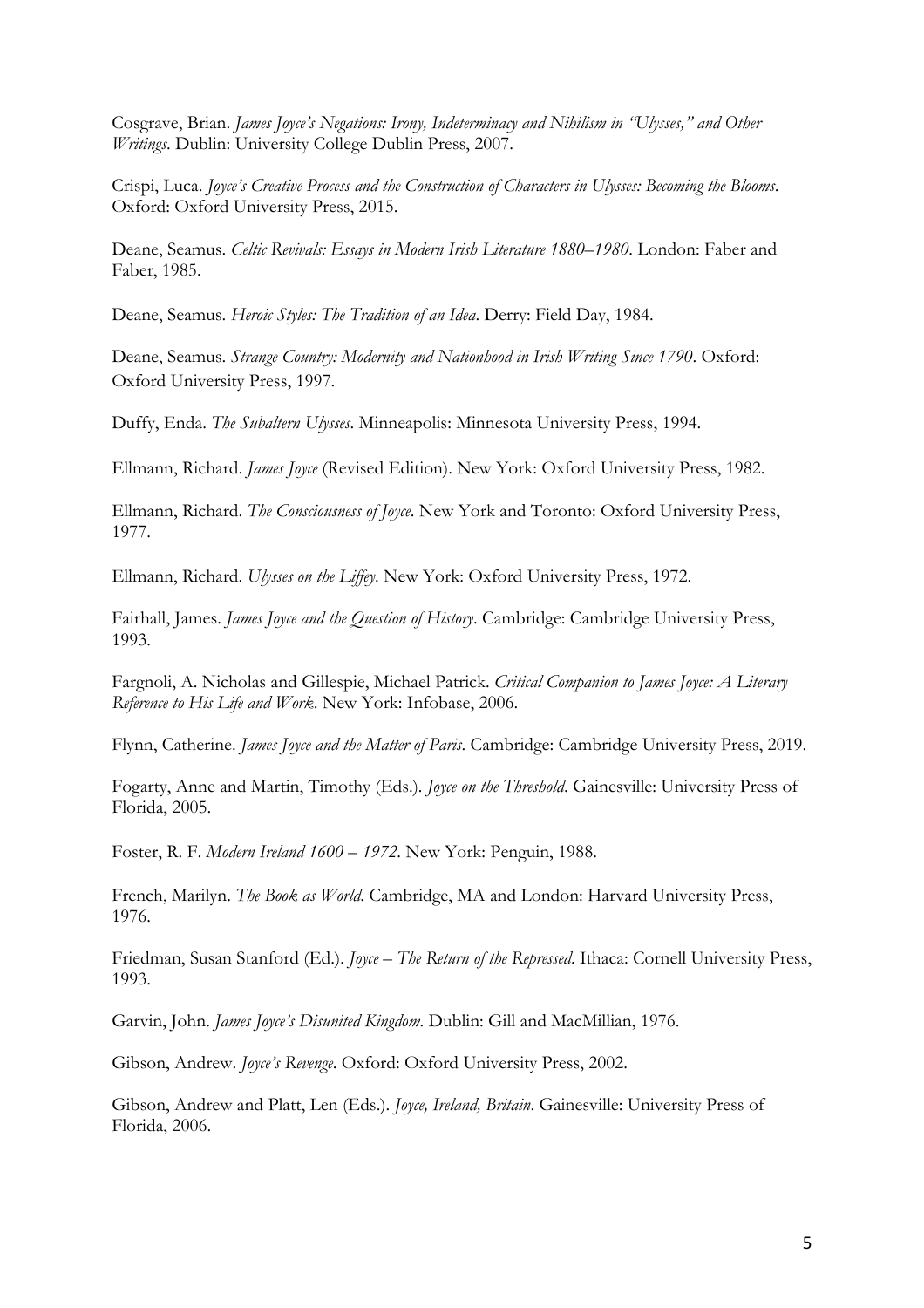Gifford, Douglas and Seidman, Robert J. *Ulysses Annotated – Notes for James Joyce's Ulysses*. Berkeley: University of California Press, 1988.

Gilbert, Stuart. *James Joyce's Ulysses*. London: Faber and Faber, 1930.

Gilbert, Stuart. *Letters of James Joyce Volume I*. London: Faber and Faber, 1957.

Hart, Clive and Hayman, David (eds). *James Joyce's Ulysses: Critical Essays*. Berkeley and Los Angeles: University of California Press, 1974.

Hofheinz, Thomas C. *Joyce and the Invention of Irish History*. Cambridge: Cambridge University Press, 1995.

Kenner, Hugh. *Ulysses* (Revised Edition). Baltimore and London: The Johns Hopkins University Press, 1987.

Kiberd, Declan. *Inventing Ireland: The Literature of the Modern Nation*. London: Vintage, 1996.

Kiberd, Declan. *Ulysses and Us: The Art of Everyday Living in Joyce's Masterpiece*. New York and London: Norton, 2009.

Killeen, Terence. *Ulysses Unbound*. Bray: Wordwell, 2004.

Kitcher, Philip. *Joyce's Kaleidoscope*. Oxford: Oxford University Press, 2007.

Latham, Sean (Ed). *The Cambridge Companion to Ulysses*. Cambridge: Cambridge University Press, 2014.

Lawrence, Karen. *The Odyssey of Style in Ulysses*. Princeton: Princeton University Press, 1981.

Lee, J. J. *Ireland 1912-1985 Politics and Society.* Cambridge: Cambridge University Press, 1989.

Lernout, Geert and Van Mierlo, Wim (Eds.). *The Reception of James Joyce in Europe* (Two volumes). London and New York: Thoemmes Continuum, 2004.

Levin, Harry. *James Joyce: A Critical Introduction* (Revised Edition). London: Faber and Faber, 1960.

Litz, A. Walton. *Art of James Joyce: Method and Design in Ulysses and Finnegans Wake*. Oxford: Oxford University Press, 1961.

MacCabe, Colin. *James Joyce and the Revolution of the Word*. New York: MacMillan, 1978.

MacCarthy, Patrick A. *Critical Essays on James Joyce's Finnegans Wake.* New York: Macmillan Publishing Company, 1992.

Manganiello, Dominic. *Joyce's Politics*. London, Boston and Henley: Routledge and Kegan Paul, 1980.

McCourt, John. *The Years of Bloom: James Joyce in Trieste 1904 – 1920*. Dublin: Lilliput, 2000.

McGee, Patrick. *Joyce Beyond Marx.* Gainesville: University of Florida Press, 2001.